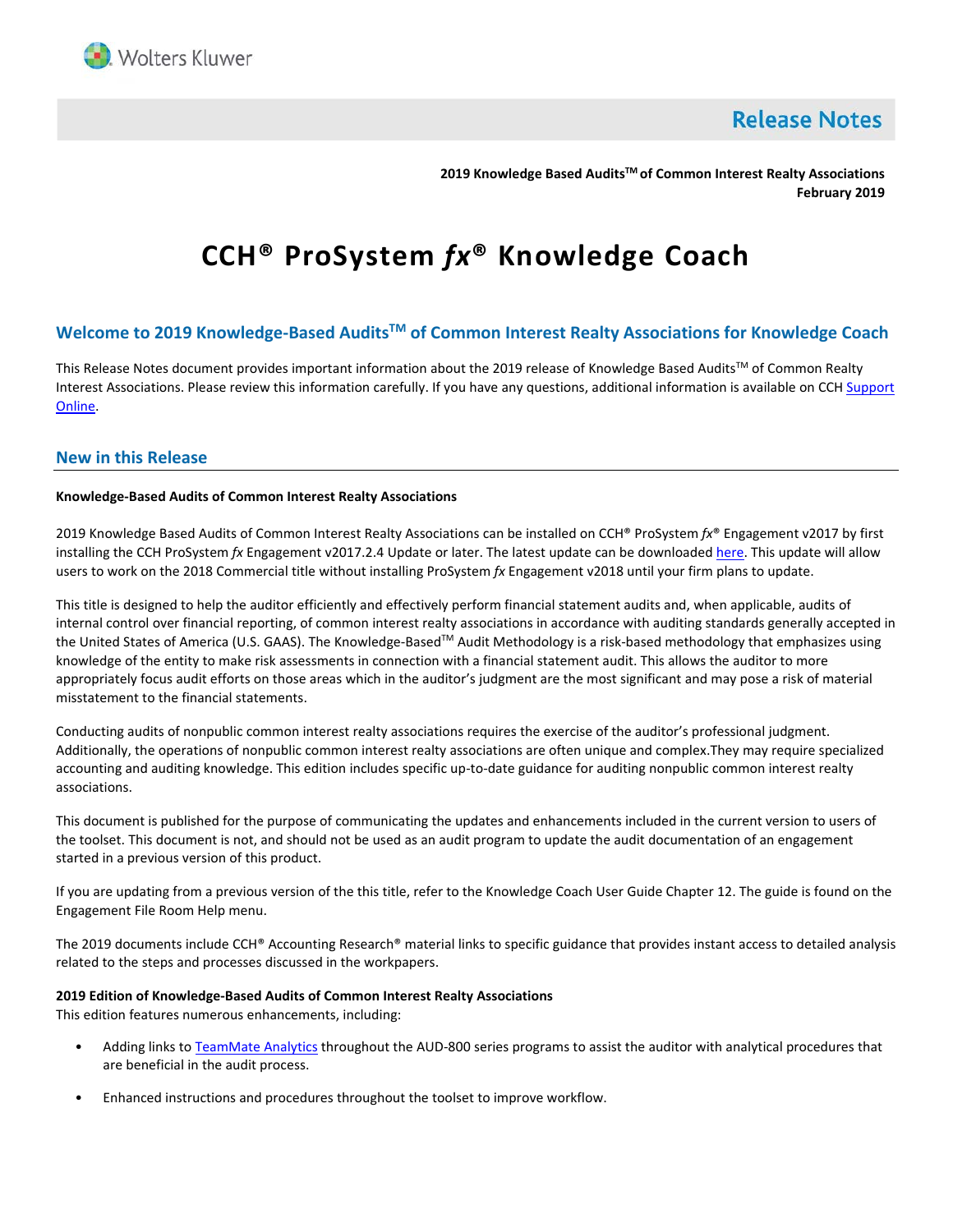- Reorganization of multiple areas within the Audit Programs to increase efficiency and improve workflow.
- New and reorganized columns in the workpapers documenting internal controls (KBA-400s) to improve workflow and address questions customers have raised in the past. Refer to KCO-001 for more descriptive changes and roll forward considerations.
- Enhancements to the activity-level control forms with updated subprocesses and activity-level control objectives throughout all the KBA-403 series workpapers.
- Changes to the benchmark/rule of thumb percentage table in KBA-301 Worksheet for Determination of Materiality, Performance Materiality, and Thresholds for Trivial Amounts, so users will be able to document a separate benchmark and rule of thumb percentage not used in the KBA methodology.
- A new comments table in AUD-100 Engagement-Level Tailoring Questions to document any information you want to capture related to tailoring.
- New RES-026 Controls Related to FASB ASC 606, Revenue from Contracts with Customer Five Step Model to assist users whose clients have adopted the new Revenue Recognition Standards.
- Incorporating audit recommendations from AICPA's Audit and Accounting Guide: Revenue Recognition, including several new revenue related steps in AUD-803 Audit Program: Receivables and Revenues.
- New tips for the new proposed statements on auditing standards and new finalized FASB standards, including Omnibus Statement Auditing Standards, 2018.
- Updating audit program name for AUD-808 from Payroll and Other Liabilities to Payroll and Related Liabilities.
- A new example planned response to Management Override of Controls in KBA-502 which flows to the AUD-800 series. This can be modified in the risk pane for the Financial Statement Level Risk of Management Override of Controls and should be modified by the user based on the specific audit.
- Adding many new AUDs, CORs, and RESs as follows:
	- o AUD-910 Audit Program: Specific Element, Account or Item of a Financial Statement in Accordance with AU-C 805, included for auditors performing engagements under AU-C 805
	- o AUD-915 Audit or Interim Review Program: Auditor Involvement with Exempt Offering Documents, under SAS-133
	- o COR-914 Management Letter Comments Illustration
	- o RES-026 Controls Related to ASC 606, Revenue From Contracts with Customers Five Step Model

[Click here](http://support.cch.com/updates/KnowledgeCoach/pdf/guides_tab/2019%20CIRA%20Audit%20Title%20Overview%20for%20Knowledge%20Coach%20Users.pdf) for the 2019 Audits of Common Interest Realty Associations Title Overview for Knowledge Coach Users.

In addition, forms and practice aids throughout have been updated to include new examples and tips, and where applicable, to take into account:

## **New literature, standards, and developments, reflected in the following current audit and accounting guidance:**

- FASB Accounting Standards Codification™ as of September 30, 2018, through Accounting Standards Update No. 2018-15
- AICPA Statement on Auditing Standards (SAS) No. 133, Auditor Involvement with Exempt Offering Documents
- AU-C 930, Interim Financial Information
- AU-C 940, An Audit of Internal Control Over Financial Reporting That Is Integrated With an Audit of Financial Statements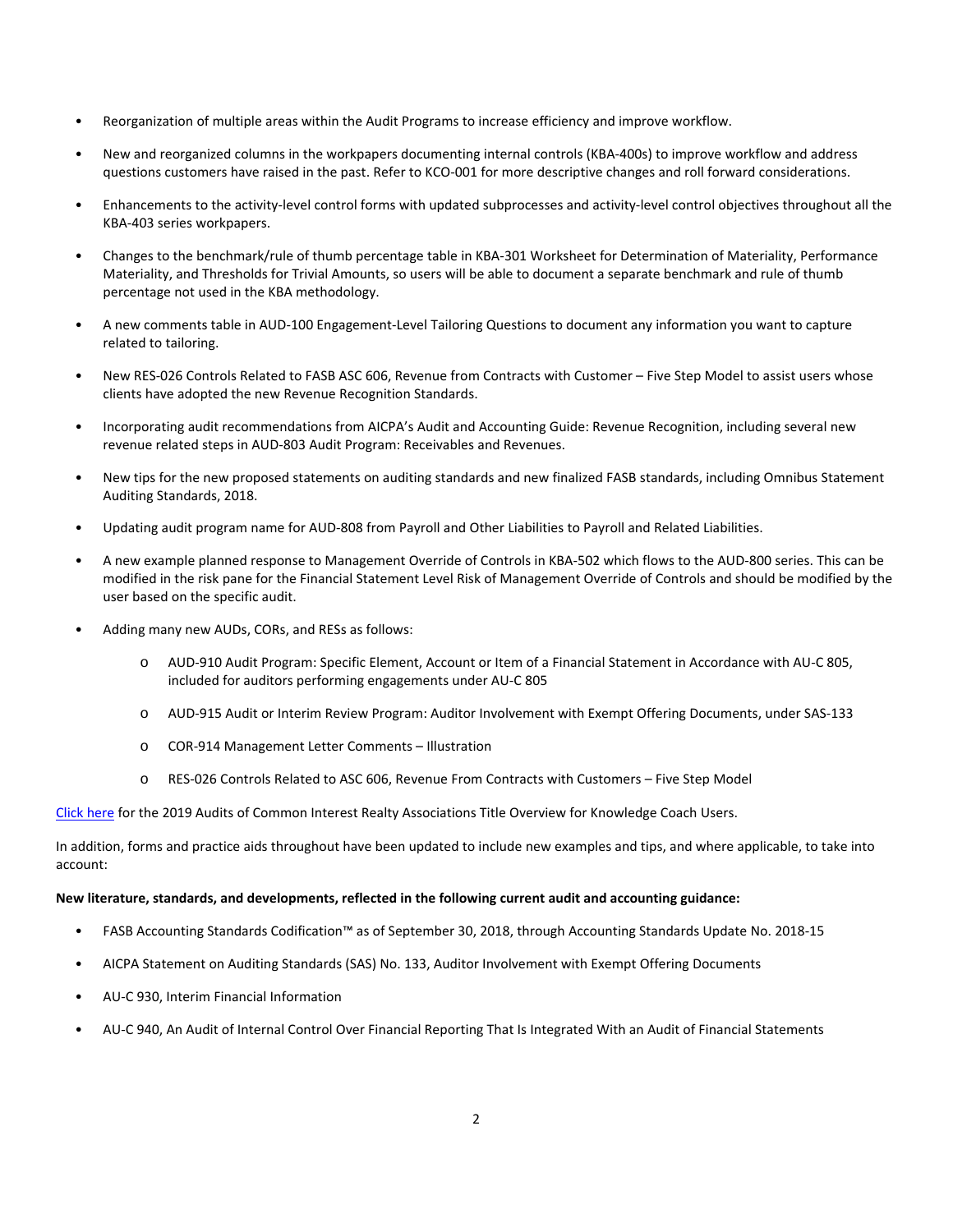#### **Important Notes:**

- Make sure to save changes to workpapers before closing the workpaper or the binder to ensure data is correctly updated.
- If your Current Editor Knowledge Coach Microsoft® Word workpapers become read-only or crash, please do the following:
	- Keep the binder with the affected workpapers open.
	- Highlight the workpaper in the binder window and go to **Tools > Save Knowledge Coach Answers**.

#### **System Requirements**

- This title requires the 2018 Financial Statement Base Title. The 2018 Financial Statement Base title MUST be installed with one of the following versions of CCH® ProSystem *fx* ® Engagement and Knowledge Coach.
	- o Engagement and Knowledge Coach v2017 with CCH ProSystem *fx* Engagement v2017.2.4 Update or later availabl[e here.](https://support.cch.com/updates/Engagement/release2017/release2017.aspx)  To identify what version you are running, please go to the **Help > About** window within the application.
	- o Engagement and Knowledge Coach v2018 or later.
- If you are upgrading from Engagement v7.1 or lower please contac[t Technical Support.](https://support.cch.com/contact)
- A minimum of 4GB of RAM is required for optimal performance when opening and navigating through Knowledge Coach workpapers.

#### **License Requirements**

This title requires the Knowledge-Based Audits of Common Interest Realty Associations license. Any user that does not have a license for this title will not be able to use Knowledge Coach functionality in workpapers.

For more information on how to update your licensing, view [How do I add or update CCH ProSystem fx Engagement Licenses?](https://support.cch.com/kb/solution.aspx/sw3937) on our website.

For more information on how to assign licenses, view [How do I assign Engagement Licenses?](https://support.cch.com/kb/solution.aspx/sw3943) on our website.

## **Download Instructions**

If you are planning to use this title on Engagement and Knowledge Coach v2017, ensure you apply CCH ProSystem *fx* Engagement v2017.2.4 Update to all machines including Admin servers and terminal servers before installing the title. Review the Update's [release notes](https://d2iceilwdglxpz.cloudfront.net/release_notes/CCH%20ProSystem%20fx%20Engagement%20Release%20Notes%202017.2.4.pdf) for more information on deployment.

To download this title:

- 1. Navigate to the [Knowledge Coach Updates](http://support.cch.com/updates/KnowledgeCoach) section of the Engagement Support Website.
- 2. Select the Knowledge Coach Series. The series are arranged by title type, then industry.
- 3. Click on the **Download File** link next to the title you wish to download.

**Note**: On some occasions the content package file (.KCP) will download with the extension changed to .ZIP. If this occurs, please change the extension of the downloaded file to KCP using all capital letters.

You must install the 2018 Financial Statement Base title before installing the 2019 Knowledge Based Audits of Common Interest Realty Associations.

The Financial Statement Base title is also available on th[e Knowledge Coach Update Website.](http://support.cch.com/updates/KnowledgeCoach)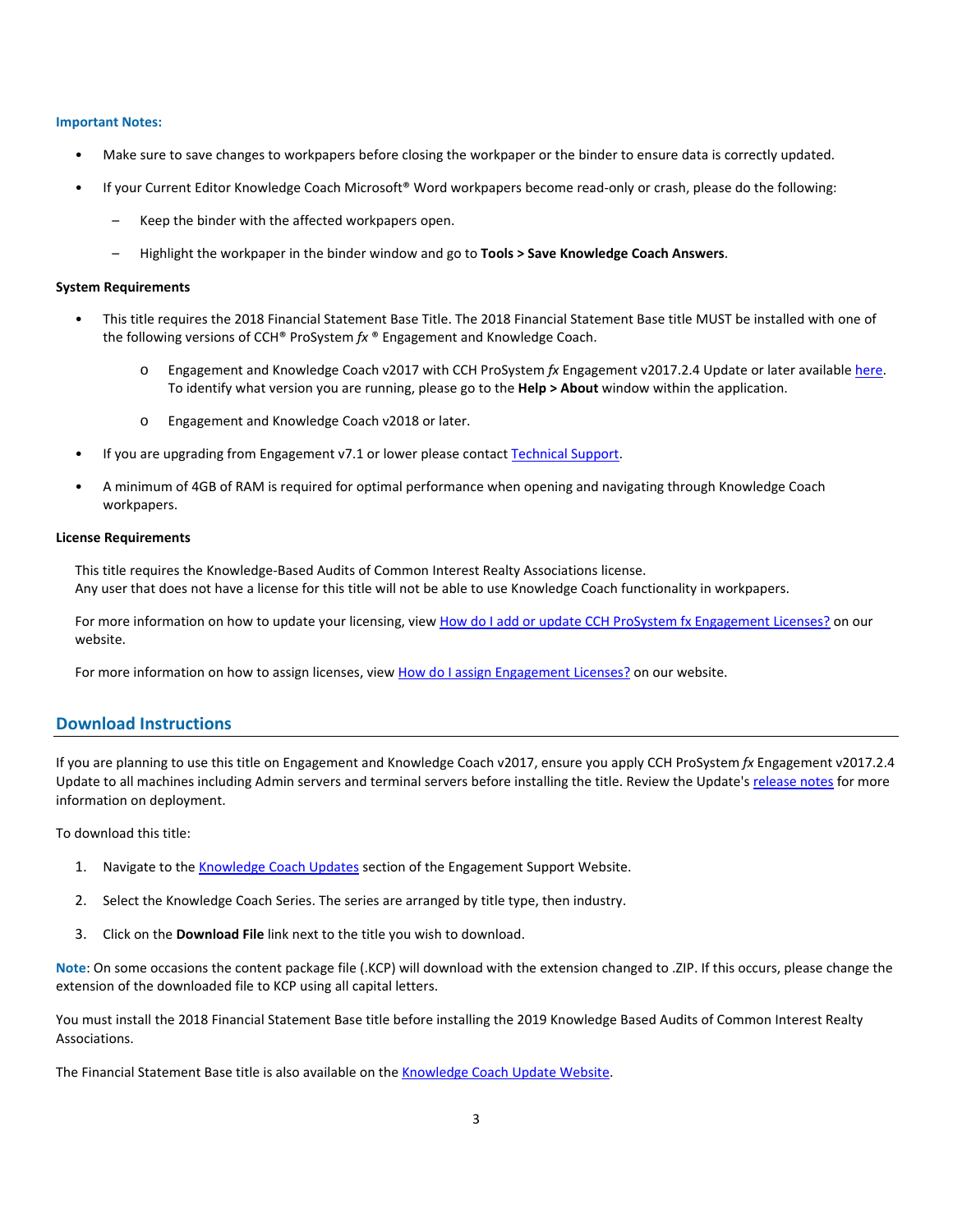The Knowledge Coach Content Package (KCP) download is a proprietary file that must be installed from within Engagement. Save this KCP file to a location on your local drive, and follow the Installation Instructions below.

## **Installation Instructions**

Once you have downloaded your Knowledge Coach title, you will need to add it to the list of titles within CCH ProSystem *fx* Engagement. The only additional system requirement is approximately 75MB of disk space to store your Knowledge Coach Program content files. Please refer to the Engagement with Knowledge Coach Release Notes for any other system requirements.

After downloading the 2019 Knowledge Based Audits of Common Interest Realty Associations, do the following:

- 1. Launch the Engagement Workpaper Management application so that the Local File Room is displayed. Select **Tools > Knowledge Coach Titles**.
- 2. The *Knowledge Coach Titles* window will be displayed.
- 3. Choose **Add Title**.
- 4. Browse to the title package file (\*.KCP) that you previously downloaded from the Knowledge Coach Support Web site.
- 5. Choose **Open**.
- 6. The system will display a progress indicator while the title package is added. You will receive a message that the title has been successfully installed once the process is complete.

To release a title:

- 1. Select one of the Knowledge Coach titles in the list that has been added but is not yet released.
- 2. Choose **Release Title**. The current date and time will be displayed in the Date released column, and the status will change to "Released."

**Note**: In the Engagement Admin module, add and assign a Knowledge Coach module and the applicable Knowledge Coach title license to staff before using the workpapers.

**Important**: Once the 2019 Knowledge-Based Audits of Common Interest Realty Associations title has been added and released, they will be automatically deployed to other staff members when they login to the "Office" location, or when they synchronize a binder that contains Knowledge Coach workpapers from this title.

## **Online Permission Key**

Permission key files may be downloaded from our [website](https://prosystemfxsupport.tax.cchgroup.com/permkey/download.aspx) or when adding or updating the new licenses within CCH ProSystem *fx* Engagement v2017 and higher. After updating the license file in the Engagement Admin module, licenses need to be assigned to the staff who will use 2019 Knowledge-Based Audits of Common Interest Realty Associations.

If you have not already established a Single Sign-on (SSO) account with Customer Service, we urge you to do so at this time.

## CCH® Accounting Research Manager®

CCH's Accounting Research Manager ("ARM") is the most comprehensive, up-to-date and objective online database of financial reporting literature. It includes all authoritative and proposed accounting, auditing, and SEC literature, plus independent, expert-written interpretive guidance.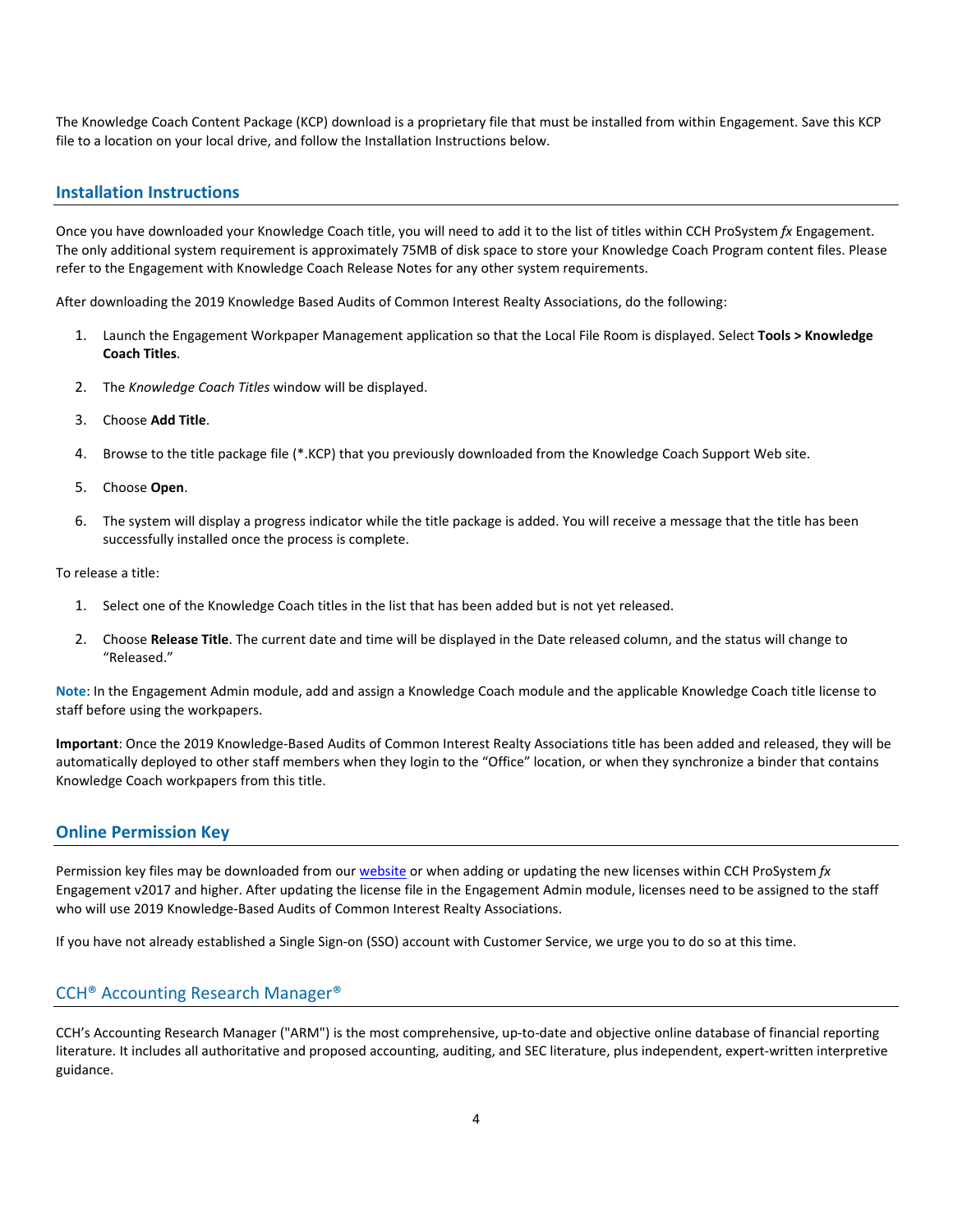Available on ARM, the Knowledge-Based Audits of Common Interest Realty Associations Guide helps you comply with the most recent professional standards and guidance for the conduct of audits of Common Interest Realty Associations and to integrate the use of practice aids, tools, and other resources with its guidance. This publication supplements and complements the Knowledge-Based documents that are available in Knowledge Coach.

If you subscribe to an ARM library that includes Common Interest Realty Associations content, you can link directly to source material from Resources within Knowledge Coach documents. These links have been updated to refer to the accounting standards under the FASB Accounting Standards Codifications. Also, if you subscribe to the Knowledge-Based Audits of Common Interest Realty Associations Guide on ARM, you can take advantage of references to the guide material from within the Knowledge Coach documents.

With Accounting Research Manager, you maximize the efficiency of your research time, while enhancing your results. Learn more about our content, our experts, and how you can request your free trial by visiting the [Accounting Research Manager website.](http://www.accountingresearchmanager.com/) You can also access the Accounting Research Manager Web site by selecting **Engagement > Binder Window > Shortcuts Bar > Guidance tab**.

## Using Your Knowledge Coach Content

To use your Knowledge Coach Workpaper Templates, do the following:

- 1. Open a binder in Engagement.
- 2. Select the workpaper tab into which you would like to insert the workpaper.
- 3. Select **New Knowledge Coach Workpaper** from the toolbar or File menu.
- 4. The *New Knowledge Coach Workpaper* dialog appears (Figure 1).
- 5. Select the **New Knowledge Coach Title** with the content you would like to use. You can only select titles you have installed. The information displayed changes to reflect the workpaper organization available for the selected title.
- 6. Select the **Knowledge Coach Workpapers** to insert into your binder and click **OK**.
- 7. In the *Selected Workpaper Properties* dialog, each workpaper name is automatically loaded into the Name field. Add a **workpaper index** in the Index field and make any Name modifications you desire. You can also modify the tab location or the roll forward settings for each workpaper.
- 8. Click **OK**. The integrated Knowledge Coach workpaper is now inserted into your engagement binder.

**Note:** For more information on how to use Knowledge Coach workpapers in your binder, see the Knowledge Coach User Guide.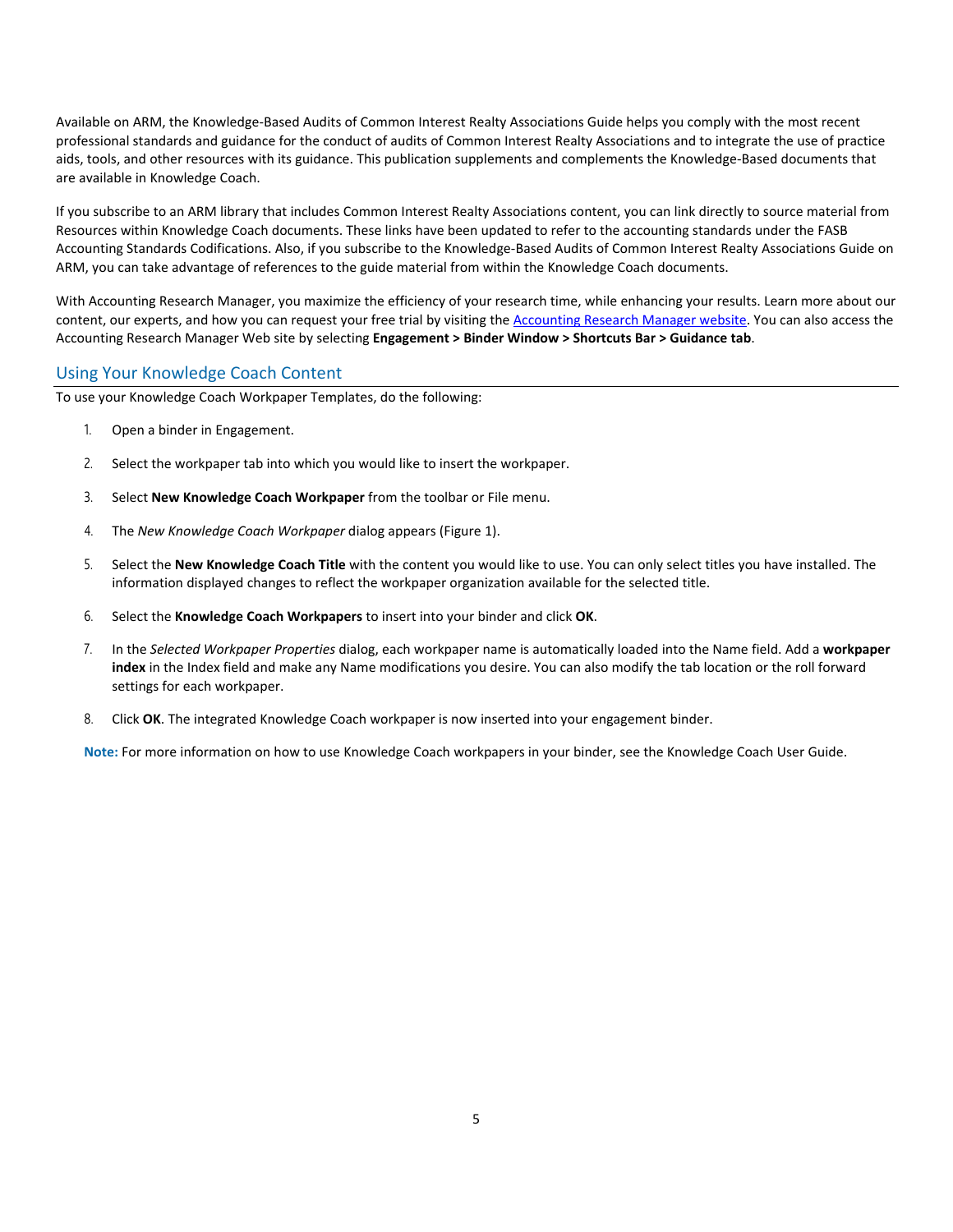

Figure 1 - New Knowledge Coach Workpaper

## **Additional Information on Knowledge Coach and the KBA Methodology**

## **Knowledge-Based Audit (KBA) Methodology**

Allows the results of one set of procedures to become the input for the next. The key components of the KBA methodology include:

- An Overview that guides auditors through the methodology.
- Knowledge-Based Audit documents, integral to the risk assessment and overall audit processes, which contain steps and procedures required by U.S. GAAS.
- Customizable Audit Programs that take auditors through related steps and procedures.
- Practice Aids to help auditors complete steps or processes outlined in the Knowledge-Based Audit documents and Audit Programs.
- Auditor's Reports that provide a variety of sample auditor's opinions on audited financial statements.
- Correspondence documents that provide sample letters to be used to comply with U.S. GAAS requirements and in many other common situations.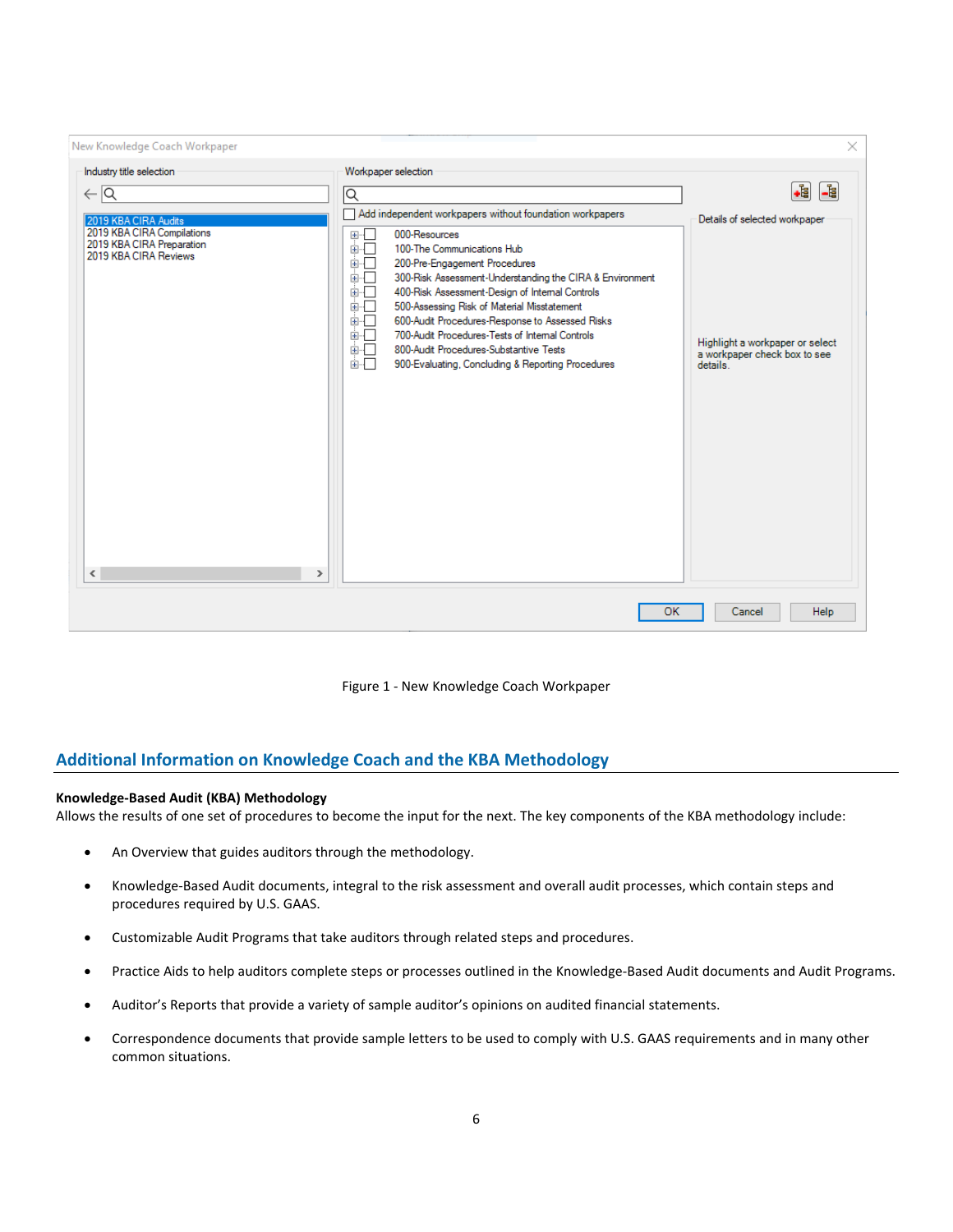- The AICPA's Auditing Standards Board's (ASB) Risk Assessment Standards The practice aids and tools in the 2019 Knowledge-Based Audits of Common Interest Realty Associations are designed around the AICPA's risk assessment and clarified standards to assist auditors of common interest realty assocations entities by:
	- Facilitating compliance with GAAS.
	- Encouraging more effective audits through tailored audit programs and comprehensive practice aids.
	- Helping auditors to focus on and respond to identified audit risks.
	- Enhancing audit documentation.

## **CCH® ProSystem** *fx***® Knowledge Coach**

Knowledge Coach functionality allows auditors to use the Knowledge-Based-Audit methodology more efficiently by eliminating the need for duplicate entry of the same information, tailoring audit documentation to each particular engagement, and documenting the link between risks identified and procedures performed. AUD-100 Tailoring Question is a document in Knowledge Coach that presents engagement-level questions designed to aid in tailoring the engagement documentation to fit each client. Completing the questions helps the auditor avoid duplication and unnecessary workpapers.

**Note:** Before you begin your audit, please review the guidance in AUD-101 Overall Audit Program. This workpaper is intended to be your road map through a Knowledge-Based Audit methodology. You should start your audit with AUD-100 Tailoring Question Workpaper and AUD-101 Overall Audit Program.

## • **Risks**

Can be captured via the Risk Summary task pane from any Knowledge Coach workpaper by the current editor of KBA-502 Summary of Risk Assessments. This allows the user to continuously assess risks during the engagement. Several workpapers prompt the consideration of the presence of risks, but the Risk Summary task pane must be used to document those risks. All documented risks flow to the Risk Summary. To ensure risks show in findings tables, make sure to check the "workpaper identified in" field of the Risk pane.

## • **Information Flow**

Helps cut down on the time spent duplicating information across forms. In addition, the flow of consistent information ensures that information and updates to information are not missed between workpapers. Drill-down functionality helps the user navigate quickly to the source of the information, aiding in the review of the audit file.

## • **Diagnostics**

Help keep track of unresolved issues like unanswered questions, incomplete risks, program steps not linked to risks or relevant assertions, missing workpaper, and more.

## • **Links to Accounting Research Manager (ARM)**

If you subscribe to an ARM library that includes audit content, you can link directly to source material from Resources within Knowledge Coach workpapers. These links have been updated to reference to the accounting standards under the FASB Accounting Standards Codifications and the auditing standards issued by the AICPA. Also, if you subscribe to the Knowledge-Based Audits of Common Interest Realty Associations Guide on ARM, you can take advantage of links to the audit guide material from within the Knowledge Coach documents.

## • **Interpretive Guidance**

It is integrated into each Knowledge Coach template through the Tips view of each new task pane. Informational features include Practice Points, Examples, Optional Workpapers, and Resources to help auditors work more effectively and efficiently. You can also navigate from Resources within a document or the tip pane directly to CCH's Accounting Research Manager and industry audit guides by simply clicking on the Reference.